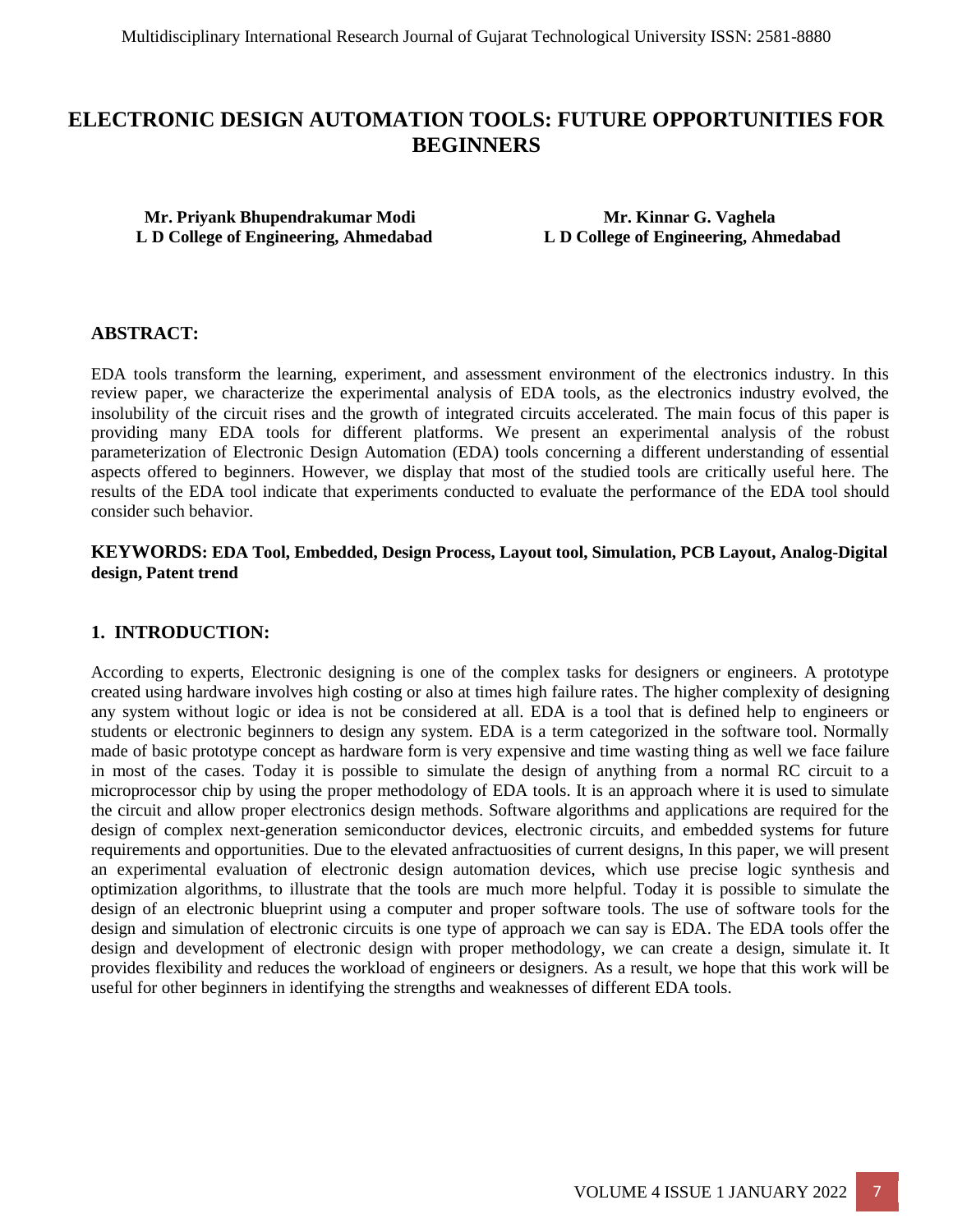

**(Fig 1 : EDA Tool basic understanding)**

# **2. NECESSARILY OF EDA TOOL:**

At that time, there was no EDA. There was only engineering by hand. Before EDA came into the scene, developing basic circuits to any integrated circuit was very difficult. The procedure takes a considerable amount of time and leads to several failures with various schematic errors at the end. The complexity of electronics shows us the necessity of automation. Currently, many EDA tools are available for design in accordance with an individual's intellectual property. The designing of electronics systems and their circuits has many deep histories. EDA was named for the first time in the 1960s when researchers created the CAD (Computer-Aided Design) tool for supporting engineers in the analysis and layout of circuits. In such a way we can reduce the amount of work, the duration of time, and the difficulty of analogical problems. In the 1970s SPICE, was an open source analog electronic circuit simulator developed by the University of California. At the ending of the 2000s, the need for EDA is increased due to its complexity and time reduction advantages. Today, there are many options available in the market when it comes to EDA tools. A few of them are open-source tools, but others require a confidential key. User applications determine how it works. The electronics industry is reevaluating engineering design tools.

There are basic features in tools:

- 1. Automated system that allows for automatic invocation and control of other systems through callbacks, for instance, so that they are notified of interacting events.
- 2. Using user requirements to determine whether additional computation is necessary and whether it can be deferred.
- 3. Other tools get notified when changes are made so they can make any required updates.
- 4. Data reversibility allows us to easily undo changes, save, and restore data.

A manufacturing facility uses a combination of digital and analog architectures to create an electronic chip or circuit. EDA tools have several advantages, including saving time spent developing complex circuits, eliminating manufacturing errors, lowering manufacturing costs, optimizing design, and ease of use.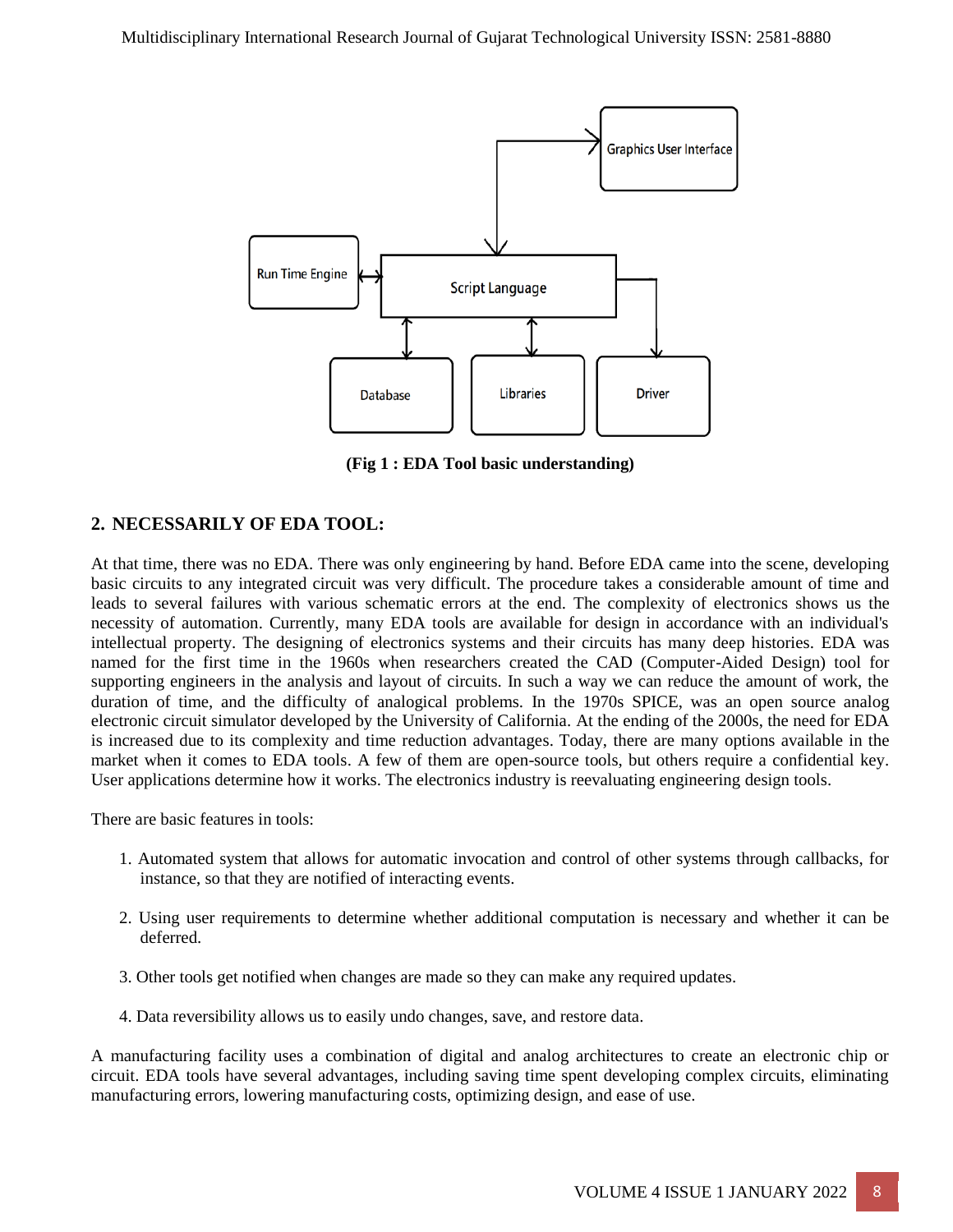# **3. DIFFERENT WAYS FOR CHOICE EDA TOOL:**

Before the revolution of technology or tools, to design a circuit, Circuits were traditionally drawn by hand or with geometric software. Circuit designers began utilizing software to automate the design process in 1970. The majority of EDA tools follow a flow diagram. There are two types of design flow: digital design and analog design. In digital design, the circuit is described with a hardware description language, and then simulated, synthesized, routed, and post-routed. A circuit is captured in analog design, there are then simulations, physical designs, layout extractions, and post-layout simulations. When producing electronics circuits or chips, a production facility uses digital and analog layouts combined. To design any devices or circuitry passes through many stages, from drawing an idea to determining the final layout. There are many lots of EDA tools available just for designing circuit boards and simulating any circuit. For example, OrCAD, Eagle, Fritzing, etc. If any designer wants to design an integrated circuit or chip there are several EDA tools available like Xilinx, Questa, Mentor graphics, Maxplus2, SPICE, etc. if we are going to make any embedded system there is Proteus Design Suite and many more EDA tools are available.

The EDA tools are categorized into three types:

- A. Design suit Tools
- B. Simulation And Layout Tools
- C. Verification and Q&A Tools

#### **3.1 Design Suit Tools:**

The starting of EDA tools as an industry happened in 1981, when Hewlett-Packard, Tektronix, and Intel started to use EDA tools internally. Several companies were founded at this time, such as Daisy Systems, Mentor Graphics, and Valid Logic Systems. It is a design process tool that is engineer required to design any circuit. For engineers and beginners, it is very time-consuming to design a circuit or system. For saving time and power we can design a user-defined application. It is prepared for designing simple circuits to schematic and PCB boards. With the help of the Design suit tool schematic designer have extensive components libraries, options to create their circuits and PCBs, they create their netlists as well as easily find and detect the error in the schematic.



(Image of 3.1: Microcontroller interfacing using the fritzing tool)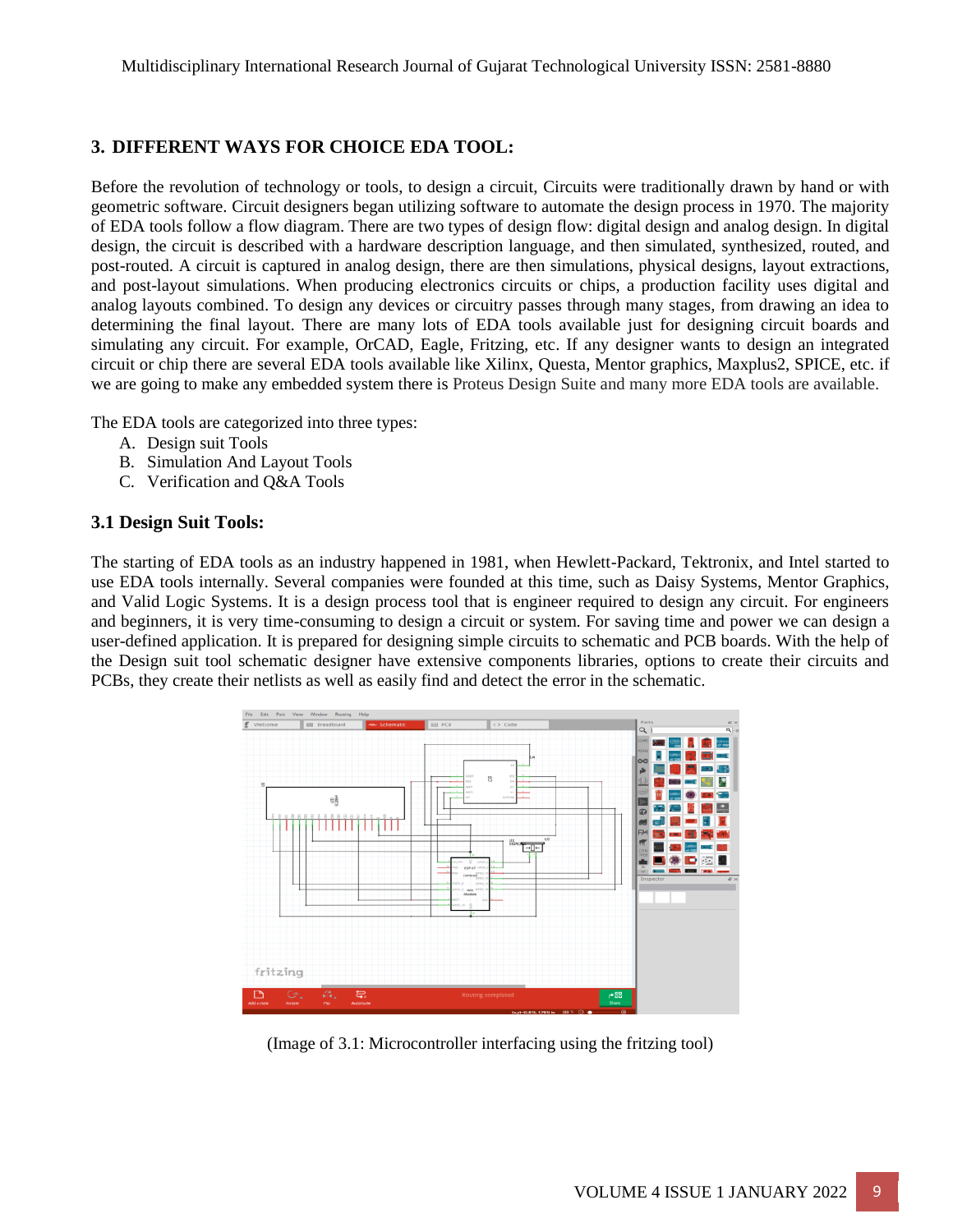#### **3.2 Simulation and Layout Tools:**

There was a hardware description language created in 1981 by the name of VHDL, followed by another one developed in 1986, called Verilog, which is similarly named. In a few years, back-ends for doing logic synthesis emerged along with simulators to support these languages. It is a functional verification tool of EDA. It checks the functionality of the designed circuit or system as user-defined. Sometimes it is a free and open-source EDA tool means a package of software we can use with a free license. In simulation there are mainly two major categories are included one is logical and the other one is timing-based. Simulation tools verify logic design VHDL simulation, Gate circuit design, any kind of automation tools. Where a timing-based simulator uses for multiple applications of design. Normally maintaining all features of EDA tools has been categorized. There are lots of free EDA tools with open source. Some of them are used as physical design tools.

| use ieee.std_logic_1164.all;<br>entity<br>$\Box$ $\Box$<br>Simulator: Timing Simulation<br>$\Box$                                |                                                                                                                                         |                      |
|----------------------------------------------------------------------------------------------------------------------------------|-----------------------------------------------------------------------------------------------------------------------------------------|----------------------|
| Simulation Input: autoirri.scf<br>port(<br>Simulation Time: 1.0us<br>m<br>s<br>Start Time: 0.0ns<br>End Time: 1.0us              |                                                                                                                                         |                      |
| .SI<br>Use Device<br>Oscillation 0.0ns<br>c.<br>$\Box$ Setup/Hold<br>ыI<br>$\Box$ Glitch $0.0$ ns<br>□ Check Outputs             |                                                                                                                                         |                      |
| end auf<br>50<br>100<br>archit                                                                                                   |                                                                                                                                         |                      |
| Open SCF<br>Pause<br>Start<br>Stop<br>begin<br>process(mode of irr, sensor, crop1, crop2, crop3, stop)                           | MAX+plus II - Simulator<br>$\times$                                                                                                     |                      |
| begin<br>if mode of irr-'1' and stop-'0' then                                                                                    | Project simulation was successful<br>Circuit stabilized at 997.1ns<br>Simulation ended at 1.0us<br>Simulation coverage: 92%<br>0 errors |                      |
| --irrigation through sensor<br>if sensor='1' then<br>$pump \leftarrow '1$ ;<br>gsm<='1'; --messeage sends to operator about pump | 0 warnings<br>OK                                                                                                                        |                      |
| else<br>$pump<='0$ ;                                                                                                             |                                                                                                                                         | $\blacktriangledown$ |
| $\sqrt{MS}$ +<br>$\overline{1}$<br>$ $ Col<br>Line<br>- 1                                                                        |                                                                                                                                         | ▸┌                   |

(Image of 3.2: VHDL simulation on Maxplus 2 tool)

# **3.3 Verification and Q&A Tools:**

With the introduction of VLSI (Very Large Scale Integration) in 1980, programming languages entered the story to simplify the compilation of electronic designs. Later on, simulation and verification tools were developed to design more complex integrated circuits. Electronic engineers, designers, and students can design the logical representation of circuits, chipset, a microprocessor device, or any PCB board converting into a physical representation that allows for the manufacturing of that thing. After Completion of any simulation work of project designer can check the quality and analysis test by using EDA tools. Once creating the simulation or designing any chip or circuit user or designer can create a layout printing on a physical board. Sometimes procedure of layout is manual, but most steps for PCB layout creation are automatic in nowadays EDA tools. In VLSI, some functionality such as HDL turned into gate-level representation. The academic community makes wide use of EDA tools such as KiCAD, Logisim, OrCAD, PSPICE, NGSPICE, and many more for VLSI design.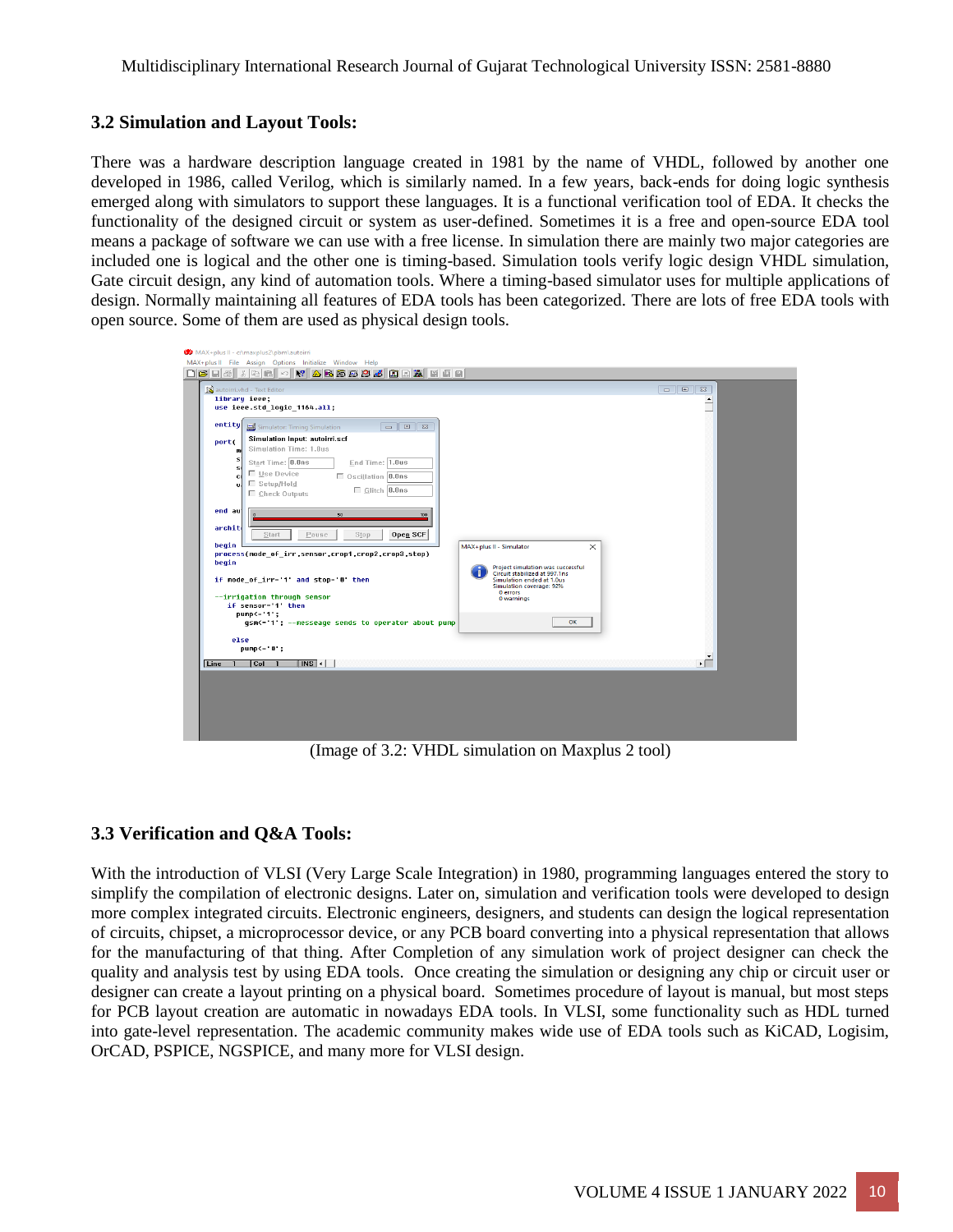

(Image of 3.3: Output waveform of HDL Entity on Maxplus 2 tool)

# **4. BENEFITS OF EDA TOOLS:**

EDA tool helps students, engineers, and designers to manage high complexity in designing and simulation any project. A designer can explore different things in design approaches. EDA tools also help industries. Normally some EDA tools are likely to open and free source software where it can be used with the free license. EDA tools have much more features and most of them can fill up maximum demands of users or designers. EDA tools help to achieve more complex chips or circuits at a lower cost in a shorter time. It also helps layout designers to place millions of transistors on a single chip as well as micro semiconductors on a single board. EDA tools also check physical as well as electrical design rules for all semiconductors. EDA has a special program that allows the designers to estimate the value of system performance and life cycle. Normally every product from electronics toys to satellites all designers are use EDA tools and services. Electronics has become even more complex, as well EDA is more important worldwide in the educational sector, in industry, as well as for the world economy.

| <b>COMPONENT KINDS</b>          | <b>QUCS</b> | LTspice 1V | eSim (OSCAD) |  |  |
|---------------------------------|-------------|------------|--------------|--|--|
| Components with passive         |             |            |              |  |  |
| characteristics (e.g.,          |             |            |              |  |  |
| Register, capacitor,            |             |            |              |  |  |
| inductor, etc.)                 |             |            |              |  |  |
| Devices that are active         |             |            |              |  |  |
| (such as transistors, diodes,   |             |            |              |  |  |
| and integrated circuits)        |             |            |              |  |  |
| <b>Power Sources (Voltage)</b>  |             |            |              |  |  |
| and Current)                    |             |            |              |  |  |
| COMPONENTS OF THE DIGITAL WORLD |             |            |              |  |  |
| Gates like AND, OR, XOR,        |             |            |              |  |  |
| <b>NOT</b>                      |             |            |              |  |  |
| Gates like NAND, NOR,           |             | X          |              |  |  |
| <b>XNOR</b>                     |             |            |              |  |  |
| SR, D Flip flop                 |             |            |              |  |  |
| JK, T Flipflop                  |             | X          |              |  |  |
| <b>VHDL Files</b>               |             | X          | X            |  |  |
| <b>VERILOG Files</b>            |             | X          | X            |  |  |
| <b>ANATOMY TYPE</b>             |             |            |              |  |  |
| Transient                       |             |            |              |  |  |

#### **4.1 Table 1 of comparison of EDA tools:**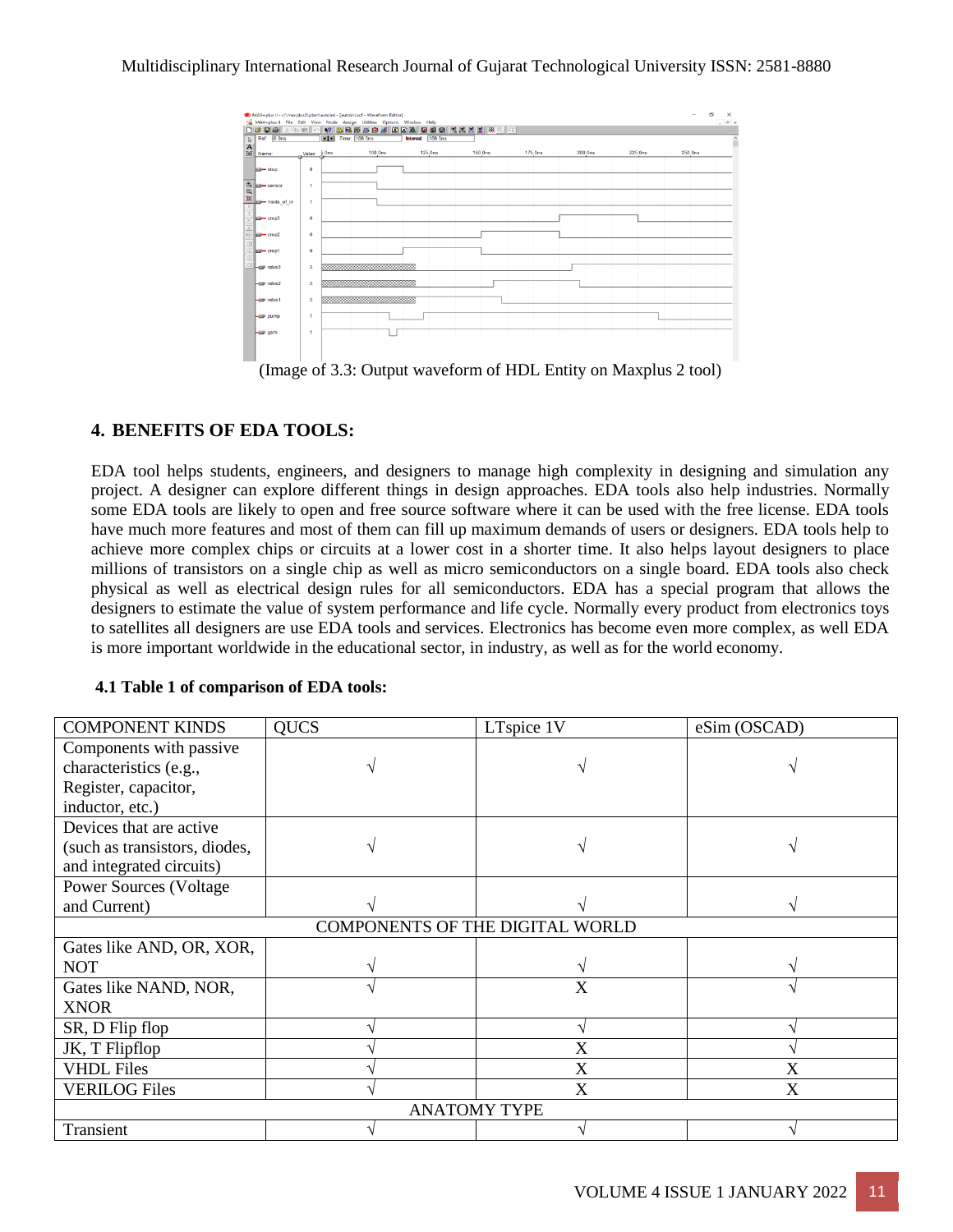|                           | X               | X            |  |  |  |
|---------------------------|-----------------|--------------|--|--|--|
|                           |                 | X            |  |  |  |
|                           | X               | X            |  |  |  |
|                           |                 | X            |  |  |  |
|                           | X               | X            |  |  |  |
|                           |                 |              |  |  |  |
| <b>ALSO</b>               |                 |              |  |  |  |
|                           | $\mathcal{A}$   | $\mathbf X$  |  |  |  |
|                           |                 |              |  |  |  |
|                           | X               |              |  |  |  |
| LINUX, SOLARIS, MAC       | FOR LINUX WINE  | <b>LINUX</b> |  |  |  |
|                           | <b>REQUIRED</b> |              |  |  |  |
| X                         |                 |              |  |  |  |
| X                         | X               |              |  |  |  |
| X                         | X               |              |  |  |  |
| $\boldsymbol{\mathrm{X}}$ | X               |              |  |  |  |
|                           |                 |              |  |  |  |
| X                         | X               |              |  |  |  |
| X                         |                 |              |  |  |  |
| V                         |                 |              |  |  |  |
|                           |                 |              |  |  |  |
|                           |                 |              |  |  |  |

Source: Electronic Design Automation Tool: a Comparative Study, March 2019, ResearchGate [2]

We can observe from the patent publication trend from the graph that the EDA tools industry is also growing rapidly all around. Among the major players, we see IBM and Cadence as well as Synopsis, Fujitsu, and TSMC.

#### **Graph 1: Trends in EDA, patent publication**



Source: Analysis data based on Legal Advantage's blog [6]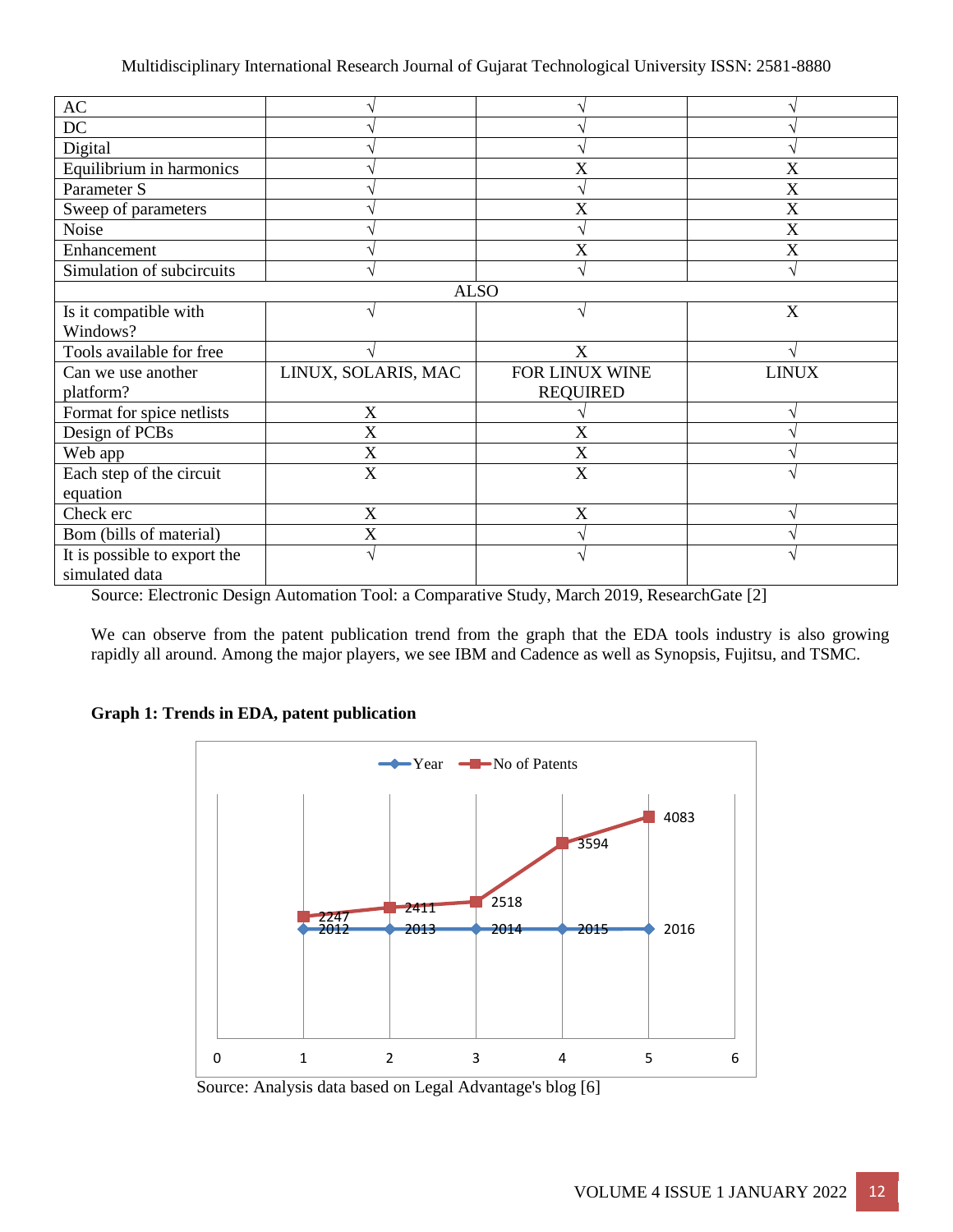

**Graph 2: Top patent assignees in the EDA domain**

Source: Analysis data based on Legal Advantage's blog [6]

# **5. CONCLUSION:**

We have compared EDA tools using different parameters which are useful for beginners and students. Design and testing analog circuits can be done using tools with a proper GUI which are easily understood and easily used by students, engineers, and faculty members. From this paper, we can conclude that it is a good option to use testing, simulation techniques to design and test new analog and digital circuits. There is still much scope for a new EDA tool that can be performed more analysis as compared to the existing ones**.** However, the use of EDA tools offers a variety of possibilities for designing electronic circuits or chips, although they also have their downsides. In addition to being expensive, many EDA tools are difficult to install on a computer. Almost every EDA tool can be learned easily, and many EDA experts are available to help you achieve proficiency. Even though colleges have excellent tools to use, a lack of skilled instructors means that students aren't learning EDA, but moving into other domains, like software. In the early stages of education regarding EDA tools, if the costs of the EDA tools are kept at a reasonable level, more students can engage in the EDA domain, increasing expertise and accelerating growth in the EDA domain for Accelerating Growth of New India's Innovations.

# **REFERENCES:**

Md. Mydul Islam\*, Faysal Al Mahmud, Md.Haswan Maruf, and Md. Atiqul Islam, (June 2017). Survey on Electronics Design Automation Tools and Software, Dept of Electrical & Electronics Engineering, Green University of Bangladesh, Dhaka, Bangladesh. SEU Journal of Science and Engineering, Vol. 11, No.1

Poonam Dang, Harshal Arolkar, (Mar 2019). Electronic Design Automation Tool: a Comparative Study" International Journal for Research in Applied Science & Engineering Technology (IJRASET) Volume 7, Issue III.

T. Bhanu Praksah Reddy, (Aug 2019). Role of Electronic Design Automation in Circuit Design, Velagapudi Ramakrishna Siddhartha Engineering College, Vijaywada. Vol 6 Issue 3. ISSN: 2349-6002

Pinhong Chen, Desmond A. Kirkpatrick, Kurt Keutzer , (Feb 2001). Scripting for EDA Tools: A Case Study, Conference Paper, IEEE explore. INSPEC Accession Number: 6971045, DOI: 10.1109/ISQED.2001.915211